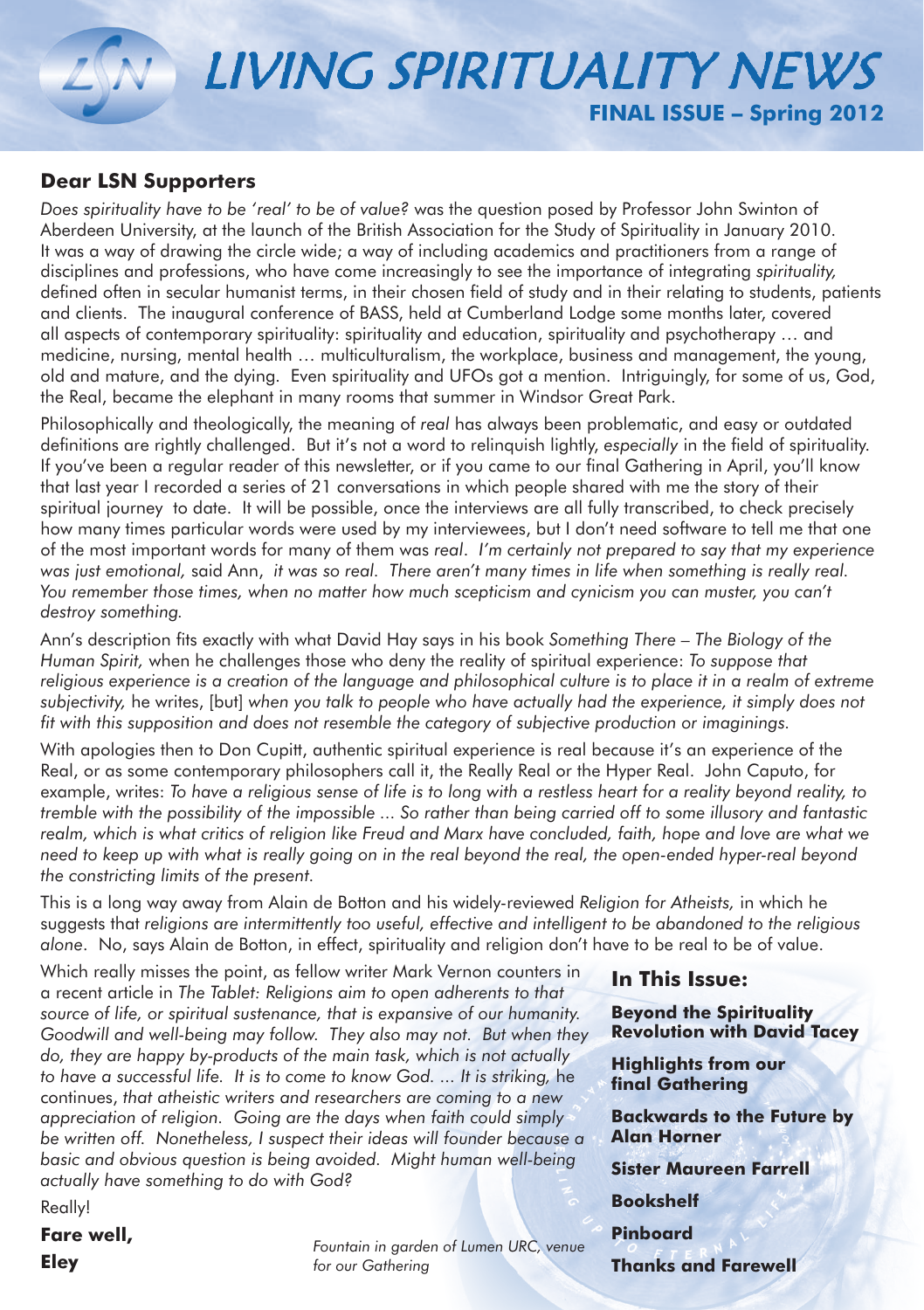## **Beyond the Spirituality Revolution Interview with David Tacey**

*David Tacey's ground-breaking book,* **The Spirituality Revolution - The Emergence of Contemporary Spirituality** *came out in 2004 and had an immediate impact on many readers here in the UK even though it was based largely on his work with students in Australia. Having spoken to David a number of times since the publication of The* **Spirituality Revolution,** *it was a real delight to be able to hear from him in person during our final Gathering on 21st April. This is an edited version of the conversation, which is available in full, both the text and the video recording, on the LSN website www.livingspirituality.org.uk*

#### **EMcA: I know there are at least two people in our Gathering today who would describe reading your book as a defining moment in their own journey. Does it surprise you that it could have had such an important impact on an individual?**

DT: It does surprise me to some extent, and I'm obviously moved and touched by that, and it's lovely to hear that feedback. As you know, I work in a university context where spirituality is kind of frowned upon, and regarded with a good deal of fear and almost contempt by people who don't quite understand what I'm talking about. So it's lovely to think that although I'm working in a university setting, that readers such as those you've mentioned do find points of connection with what I'm talking about.

#### **EMcA: Now despite the fear and hostility you've encountered in the academic world, the book was really very optimistic, very expansive in its tone and mood and vision, and yet at the same time, you were very careful to highlight the darker, more dangerous aspects of contemporary spirituality. Ten years on, do you feel your optimism was justified? Where would you say the Revolution is now?**

DT: I think it is a slow revolution ... I think it is undoubtedly a universal movement, but I think it has stalled a bit at the moment. Everyone is so concerned about financial issues ... I am an optimist by nature, and where I see signs of hope I see signs to justify optimism. But also, as I was writing the book, I was very conscious that the churches, at least the ones that I was in touch with, were not offering the hand of generosity toward the spirituality revolution. The Catholic church in particular, in Australia, was making disparaging comments, saying things like *spirituality is a waste of time*. And the Cardinal in Australia made the comment that *spirituality is an unnecessary adjunct to faith,* which is still resounding in my ears. And I thought, *No! No! – I'm not going to be any part of this morbid attitude*. So I deliberately wrote it with an upbeat tempo – hopefully I didn't overdo it, because it does have its problems, but I think it's a legitimate social movement and has a great and almost wonderful future.

#### **EMcA: Do you think that future is possibly enhanced by the fact that the movement is, in a sense, being driven underground, because the froth-and-bubble has now lapsed, it's going to be the sort of hard-core perpetrators, if you like, who will carry it forward in a less visible way?**

DT: Yes, I think some of the froth-and-bubble is what is often called the New Age movement. I'm not sure about in the UK – I haven't visited the UK for the last couple of years – but here in Australia, the New Age movement seems to have run out of steam to a large extent and I think that's kind of a good thing ... I mean, I'm a little prejudiced, but it takes it [spirituality] all too lightly and mistakes spirituality for narcissism, whereas spirituality ought to be the opposite of narcissism, and a way to break out of narcissism.

#### **EMcA: As far as I'm aware, your book was the first to highlight the seriousness of this particular spiritual path – the discipline and the conscientiousness of those involved – and I remember being very struck when you wrote that** *Thy will be done, not follow thy bliss, is the hallmark of authentic spirituality***. Has your confidence in the seriousness of contemporary spirituality been vindicated in the last ten years?**

DT: That's a really tough question, and a good question. One thing I think I can comment on is this: as spirituality becomes more popular, there is the danger that it becomes sort of normalised, and the sense of mystery, or sense of surprise in it, the sense of being encountered by another Voice, another Will, is in danger of being lost. And I guess that's what the churches have feared all along, frankly, and I can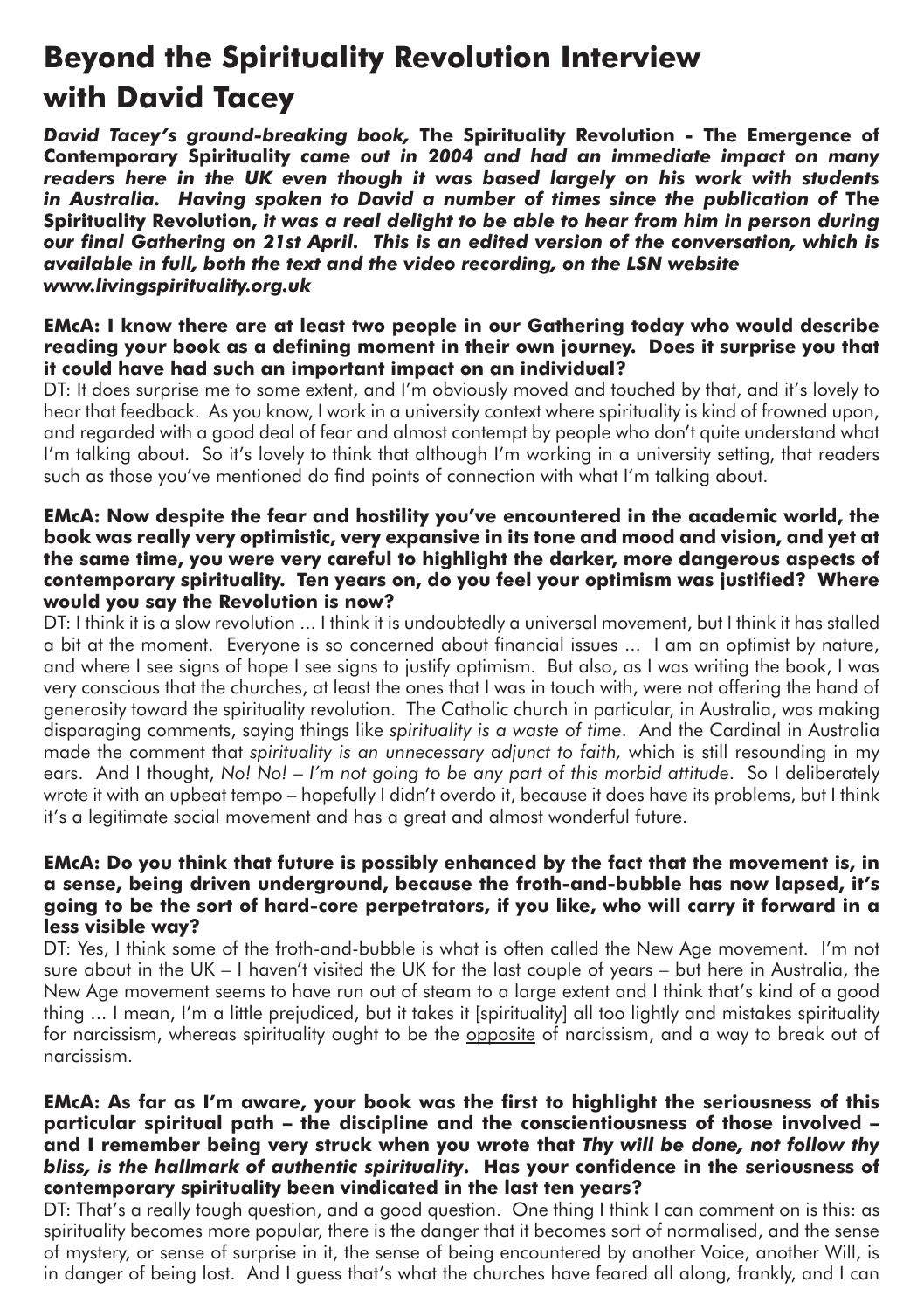see now, in hindsight, why the churches have been so disparaging towards personal spirituality, because it can easily get derailed. We don't have too many checks and balances in place to make sure we get back on track, and yes, I think the hallmark of any authentic spirituality is definitely the phrase *Thy will be done,* NOT *My but Thy!* And as spirituality becomes more common and more popular, that difference between the personal will and the Divine will, I think gets lost or blurred. People talk about *my spirituality* you know, as if it's something that is entirely theirs, and it's not seen as a gift, or as coming from a sense of grace if you like. So the danger is in losing the special nature of it. We have to remember that the word *spirituality* comes from the word *spirit* and that *Spirit* is Other than the personal will, not just part of the personal will. So there has to be a sense of tension or dialogue and I see that being potentially lost in the popularisation process.

#### **EMcA: You write in the book about the loss of lights and illuminations that the traditions used to provide, and the need to re-establish methods to bring in light and illumination to this more personal journey. What advice would you have for people who are committed to this new form of journey but recognise their need for lights and illuminations along the way – because it's often a very lonely, isolated pursuit, isn't it?**

DT: Yes, it is, and it's ironic because most people define spirituality as connectedness. It's so ironic if our search for connectedness leads to disconnectedness, to alienation ... But I think what Bernadette Flanagan is doing in Dublin is of interest to me – that's what she calls *The New Monasticism ...* We do need those techniques, those methods; we need all the help we can get, and the monasteries are full of these kinds of help, and it's very important that we try to encourage the monastic orders, and people associated with those orders, to share what they have with the general public as much as possible, because of the need for help, and signs of guidance and direction.

#### **EMcA: So would you say more generally that part of the future of contemporary spirituality is going to involve a re-negotiation with the tradition? A re-navigation of that relationship between the contemporary spiritual search and what the traditions have to offer?**

DT: Yes, I do think that, and I also think we've been here before in the Christian tradition. If you look back again at the 16th century, that's the century which has been pivotal. That's the century when you had Teresa of Avila and John of the Cross coming up with their paths of interiority. You know, Teresa of Avila's *Interior Castle,* and then having some of that work drawn into the institutions by Ignatius of Loyola. And that's because at the time, the rise of science, the rise of education, the rise of the socalled intellectual enlightenment, made people query and doubt the received wisdom of the traditions and so in other words, I think that whenever there is a period of decadence, if you like, or dullness and deadness in the traditions, it is often the mystical pathways that serve to vivify and enliven those traditions. So, in a sense, I don't think there's anything new, really, about what we're experiencing at the moment. It's just that we have old, ailing institutions that need to be re-introduced to their own interior lives ... Like David Hay says in the UK, the spiritual urge is *ineradicable*, that's the word he uses a lot in his work, and I find that a very interesting and a very heart-warming word. You can't get rid of it, it's there... As Mircea Eliade would say: *it's innate,* and I do find that a source of optimism, and if the traditions can connect with that, that's marvellous.

#### **EMcA: And this re-engagement with interiority – does it have an essential outworking in theology? What is the relationship between interiority and evolving theology?**

DT: Yes, I think there's an important relationship between them. I mean, it's evolving theology that makes sense of our experience. It was St Anselm who defined theology as *faith seeking understanding* and I think that continues today and I think you might say it's more *spirituality seeking understanding* that we need now, and I think that process – *theopoesis* – is very important. Karl Rahner started it, very much, in 1950s, 60s, 70s. Recently I've been getting steeped in the work of William Johnston, who was a Jesuit living in Tokyo, and spent most of his life living in Japan. His book, *Mystical Theology* (sic)\*, seems to me to be very much a trail-blazer in terms of the kind of theopoesis that's needed in order to track what's going on... But I do think that theology needs to be very alert to its responsibility to provide a discourse in which spiritual experience can be received into a framework of knowledge, so that it doesn't just remain a matter of personal experience, or even of faith, but also it actually does connect with knowledge – that's the role, I think, of theology.

*\*Mystical Journey; Arise My Love – Mysticism for a New Era.*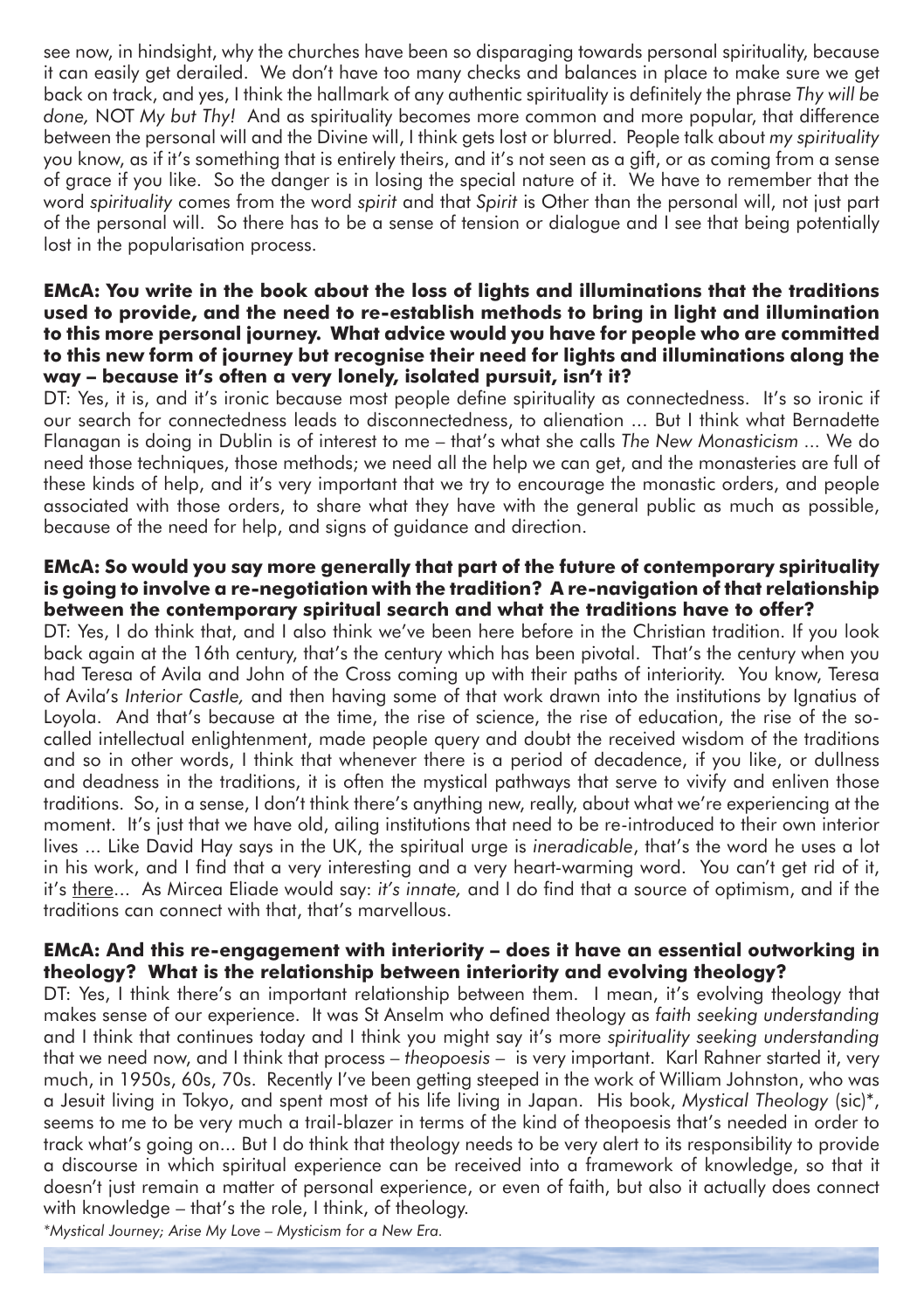## **Highlights from the Final Gathering 21st April 2012**

Our final Gathering, *Beyond the Spirituality Revolution*, was a very special day and we've been deeply touched by the responses of many of the people who were able to join us for what was part wake, part celebration: a poignant, puzzling but thankful end to LSN. Every detail: the wonderful venue, with its light, bright space, glorious stained glass window and extraordinary meditation cell; the hauntingly beautiful music of violinist Teresa Brown; the abundant and delicious food provided by Simon Denton and his café team; the moving liturgy devised by Diane Reynolds, and the contributions of key figures in the life of the network – among them, Gwen Cashmore, Paul Renyard, Ruth Harvey, Murdoch Mackenzie and Margaret Horner, reading one of her late husband Alan's poems – all these came together in an amazing day that became so much more than the sum of its parts. As much of the content as possible will be put on the LSN website: words, sound and images, to enable those of you who weren't able to join us in person to experience something of this day to remember. The texts of all the talks and the worship liturgy are also available from the LSN office by email or as hard copy by post – email or leave a message on 01908 300559 up till mid-June, or on 01908 242693 thereafter.

## **Backwards to the future**

We row backwards, only seeing where we have been – the wake of our passage, the rings in the water, the small splashes of the oars – not seeing where we are going, simply pulling as we are pulled, trusting our direction, destination, and unable to look without losing rhythm, speed, grace; while those with us, with their own dreams. join in the drag and drip of oars, sharing the journey.

*© Alan Horner – from 'A Picture With The Paint Still Wet' 2005*  This was included, with another of Alan's poems, *The Map*, in the closing liturgy on 21st April.

## **Sr Maureen Farrell FCJ**

We were very sorry to hear of the death in March of Sr Maureen Farrell FCJ. Sr Maureen had been unwell for some time and died peacefully at Kersal Hill Convent, Salford, in the 58th year of her religious profession. She was a member of LSN's Associate Staff for some years from early 2002, having been asked to become involved by our then Chair, Murdoch Mackenzie, and Director Ruth Harvey. A former Ecumenical Officer for Greater Manchester, she was a sought-after spiritual director and retreat giver. She was a faithful and enthusiastic member of the LSN team, and we remember particularly the great delight she took in being a volunteer helper at the Commonwealth Games in the summer of 2002.

PRINTING OF STERM

## **Bookshelf**

Wherever possible all the titles mentioned in the Bookshelf section of *Living Spirituality News* will be available to borrow from the Willen Library. For further information contact the Librarian, Barbara Merrifield, on 01908 242693, or library@thewellatwillen.org.uk The library catalogue is online at www.thewellatwillen.org.uk.

**William Bloom: The Power of Modern Spirituality – How to live a life of compassion and personal fulfilment** (Piatkus £13.99) This is a wise and serious book whose publisher would do well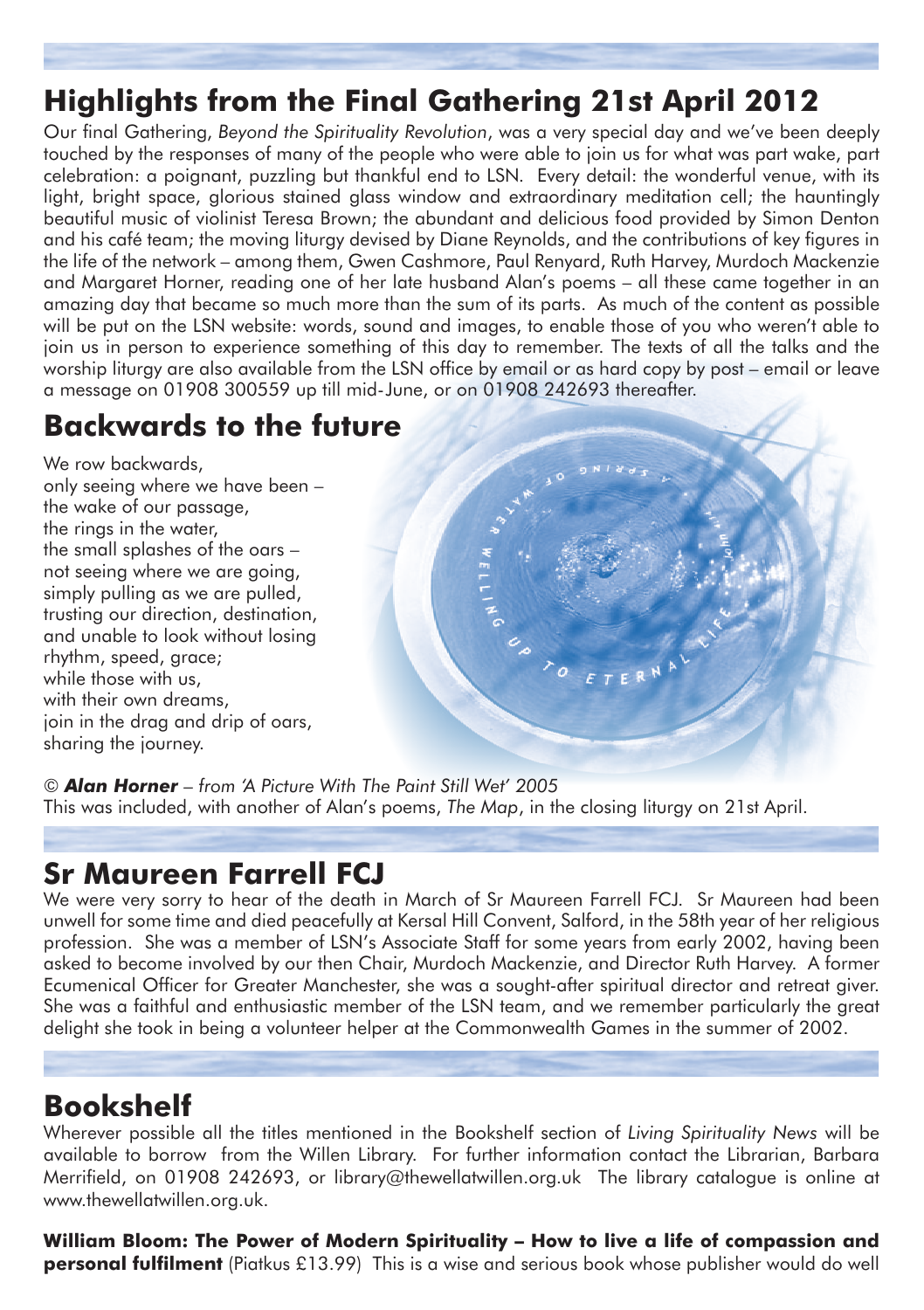to drop the reference to personal fulfilment in its title and the back cover reverence for the author's *mind, body, spirit* credentials. Bloom is an experienced, thoughtful and well-informed defender of spirituality. *The accusation that contemporary spirituality has no values ... is untrue*, he writes, and goes on to suggest three key components, *connection, reflection and service – golden keys* – which, he argues, would provide an effective framework, a common language, through which to explore and promote the riches and values of contemporary spirituality.

### **Susan Cain: QUIET: The Power of Introverts in a World that Can't Stop Talking**

(Penguin Viking £20.00 hb)

It's only towards the end of this fascinating and widely reviewed book that the author mentions anything overtly spiritual – she writes of the powerful influence of her much-loved Grandfather, a studious, quietlyspoken Brooklyn rabbi, and then, in a note about how she is using the terms *Extrovert* and *Introvert* she draws the ancient distinction between action and contemplation. Yet even with these scant references, there's much here of relevance, especially given the emphasis on personality typing in a number of contemporary spiritual tools, methodologies and techniques.

### **Raymond Chapman (ed): The Practical Mystic – Evelyn Underhill and Her Writings** (Canterbury Press £19.99)

A new collection of extracts from a wide range of Evelyn Underhill's writings, arranged thematically and with a helpful biographical and critical introduction by the Editor. The layout and references could be much clearer and the presentation is rather forbidding, but the content is worthwhile and illuminating, and provides a compact introduction to Underhill's influential ideas and insights.

**Richard Holloway: Leaving Alexandria – A Memoir of Faith and Doubt** (Canongate £17.99) Once, out jogging on Hampstead Heath on a summer evening, I came face-to-face with Richard Holloway and Richard Harries deep in, presumably theological, conversation. Both of them, for me, have been among the very best of bishops, but one has stayed in the church and one has left. This poignant memoir, written, in Karen Armstrong's words with *integrity, intelligence and wit*, tells why that leaving became, in the end, inescapable. *It was the deepest irony of my life,* writes Holloway, *that I*  had ended up the kind of bishop in my sixties I had despised when I was a priest in my thirties. Now I *had come back to where I started from and knew the place for the first time. I could no longer talk about God. I felt glutted with the verbal promiscuity of religion and the absolute confidence with which it talked about what was beyond our knowing.*

### **Rachel Joyce: The Unlikely Pilgrimage of Harold Fry** (Doubleday £12.99)

I confess I've not yet read this book, but given the delight of reviewers in all sorts of papers and journals, I can't wait to get into it. When Harold Fry leaves home one morning to post a letter, with his wife hoovering upstairs, he has no idea that he is about to walk from one end of the country to the other. He has no hiking boots, or map, let alone a compass, waterproof or mobile phone. All he knows is that he must keep walking, to save someone else's life. Erica Wagner wrote in *The Times:* The Unlikely Pilgrimage of Harold Fry arrives at a time that's right for it, and for us: it sits neatly alongside Alain de *Botton's* Religion for Atheists, *or Richard Holloway's memoir* Leaving Alexandria *... But Joyce's sense of the spirit, and of what pilgrimage means, is broad. 'When we think about pilgrimages now,' she says, 'we don't have to assume that they are to religious places...'*

### **Martin Laird: A Sunlit Absence – Silence, Awareness, and Contemplation** (OUP £11.99)

A beautifully produced follow-up volume to Laird's earlier *Into the Silent Land*, but my sense is that this has come out rather too soon, as if the first book was the fruit of his whole life to that point and he hasn't had time to replicate that depth or lyricism. It's still helpful and insightful, full of resonant quotations, excellent on struggles in prayer, but it's sometimes awkward and stylistically self-conscious. Having said that, the author is speaking in various places in the UK in the coming weeks (see Pinboard) and if you get the chance to hear him in person, welcome it with both hands!

### **Maggie Ross: Writing the Icon of the Heart – In Silence Beholding** (BRF £6.99)

Maggie Ross is the pseudonym of the Anglican solitary Sr Martha Reeves and I was fortunate to hear Maggie/Sr Martha speak at a recent Mayflower Conference in Oxford, entitled *Beholding, Loving and Bearing God*. Her work is new to me and I feel I've been missing out. This latest book is a collection of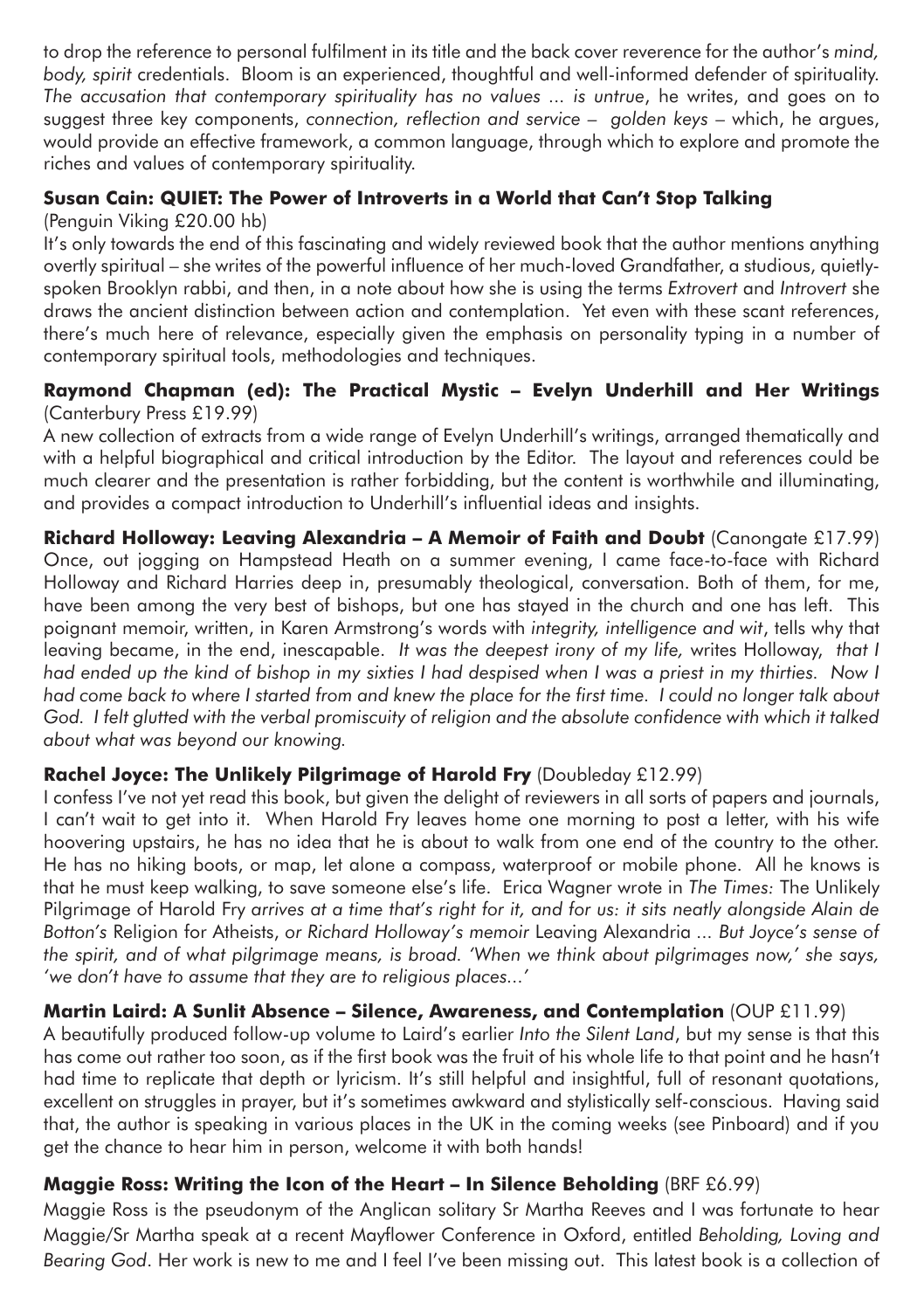revised essays on themes as diverse as *Cranberries, Barking at Angels* and *the Walrus of the Living God*. Lest you be put off by such an eclectic selection, this is from her introduction: *Silence is context and end, beholding the means. In the final analysis, this is all we need to know. This silence is not absence of*  noise; it is the vast interior landscape that invites us to stillness. At its heart, in our heart, it is the Other.

## **Rupert Sheldrake: The Science Delusion – Freeing the Spirit of Enquiry** (Coronet £19.99)

Rupert Sheldrake is a serious scientist – a biologist – who speaks out against the orthodoxy of scientism and the belief that science already understands the nature of reality and only has a few gaps and details to fill in. His work and theories have proved controversial, drawing hostile criticism from some members of the scientific and academic establishment but an enthusiastic and hopeful welcome elsewhere. In this new and, for many, exciting book challenges the *Ten Dogmas of Modern Science* and points the way to new possibilities of creative dialogue between a science liberated from materialist ideology and the world's religious traditions. *Much remains to be discovered and rediscovered,* he concludes, *including wisdom.*

## **Pinboard**

## **Companions on the Journey**

We have compiled a list of groups and organisations that LSN has liaised with in various ways over recent years, entitled 'Companions on the Journey' – never complete or up to date, but our best effort. Most of the entries have their own mailing list - you might like to join, or find out more about some of them. We have emailed the list as an Excel file to all those for whom we have an email address, but if you would like a hard copy by post, please contact the LSN office on 01908 300559, or alternatively, the Willen Library on 01908 242693.

## **Website Recommendations**

Tony Jaques, Warden of the Othona Community in Dorset, points us in the direction of the website www.spiritualityandpractice.com saying that he finds it *a most valuable resource – one of the shapes of things to come for the more fluid 'institutions' of the future*.

Linda Murgatroyd highlights the bi-monthly e-newsletter of the Art and Spirituality Network, available through www.artandspirituality.net (artandspirituality@gmail.com), as another valuable resource, and one which also offers the opportunity to publicise events and insights on art and spirituality issues.

## **June 2012**

**1-3: Holy Rood House, N Yorks: Risen Christa,** a women's spirituality weekend with Nicola Slee. See www.holyroodhouse.org.uk Contact 01845 522580 or theologycentre@holyroodhouse.org.uk

9: Sisters of St Andrew, Edenbridge, Kent: We have seen the Lord, a quiet day with input, space for reflection and exploration of the ways in which God can be seen and known. See www.sisters-of-st-andrew.com Contact 01342 850 388 or thecentre@sisters-of-st-andrew.com

12: Tabor Carmelite Retreat House, Preston: Bread for Life, a day of reflection around breadmaking. Contact 01772 378030 or tabor@carmelite.net See www.tabor-preston.org

**13: St Marks CRC Sheffield: Mindfulness and Compassion in the Workplace,** with John Darwin. An evening event at the Centre for Radical Christianity in Sheffield. See www.stmarkscrc.co.uk Contact 0114 266 3613 or info@stmarkscrc.co.uk

**14: Sarum College, Salisbury: Two Faiths and a Vision for the Economy,** one-day course exploring finance from two faith perspectives, Muslim and Christian, with Tarek El Diwany and Peter Selby. See www.sarum.ac.uk Contact 01722 424800 or courses@sarum.ac.uk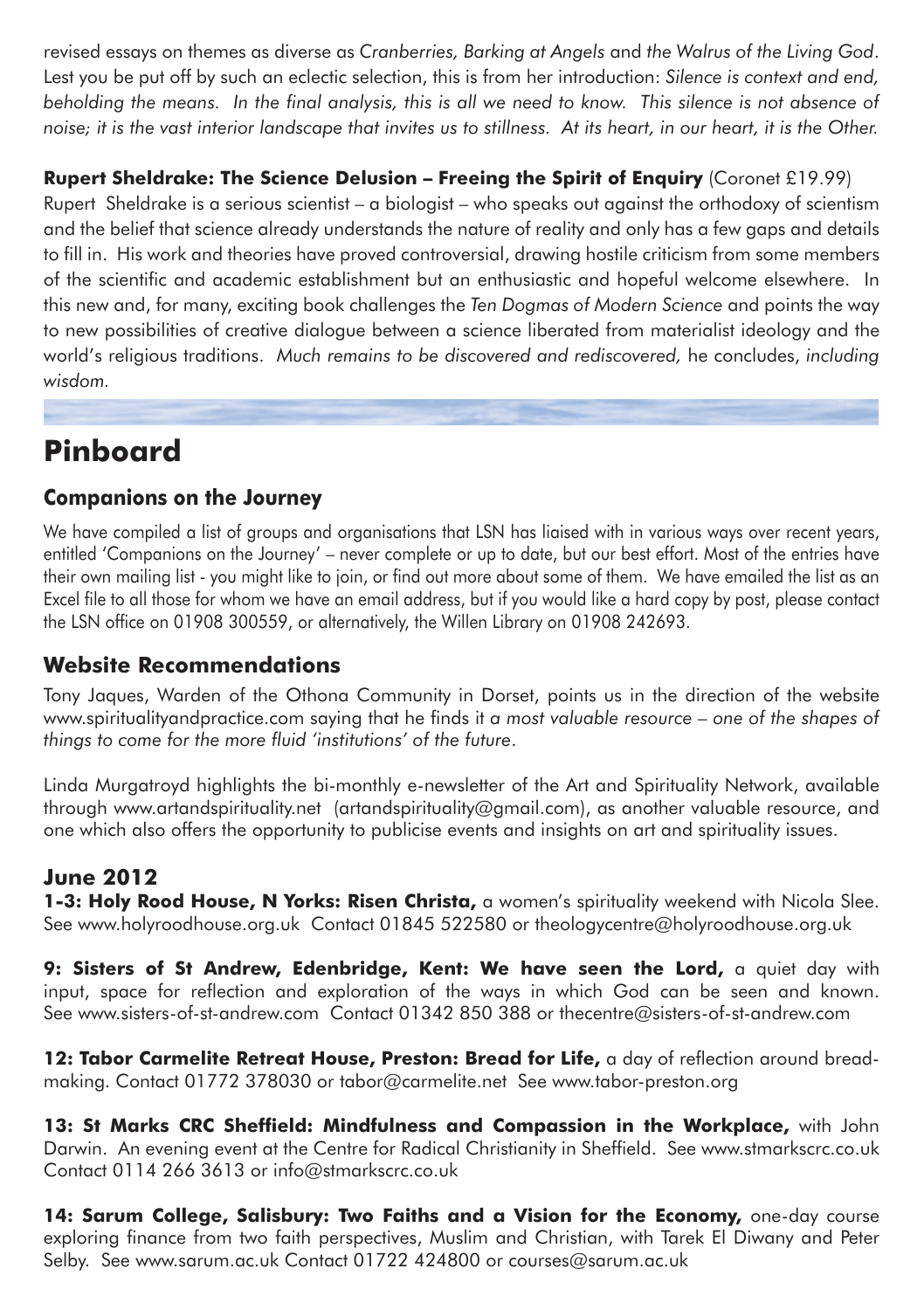**14: St Bede's Pastoral Centre, York: Silk? Satin? Muslin? Rags?,** an invitation to explore the spirituality of clothing, with Ann Bowes. See www.stbedes.org.uk Contact 01904 464900 or admin@stbedes.org.uk

**15: Edinburgh: Healing Sounds of the Wandering Dervishes of Turkey,** evening event featuring Turkish mystic Sufi music, poetry, stories and images, with Latif Bolat. See www.latifbolat.com Contact 0131 331 4469 or mesp2008@hotmail.co.uk

**16: Stillpoint, Oxford: A Sunlit Absence – Silence, Awareness and Contemplation,**  with Martin Laird. A day of teaching and practice. See www.thestillpoint.org.uk Contact matt@thestillpoint.org.uk

**22-24: Othona Community, Dorset: Stillness and Mindfulness – The Power Within You,** a weekend of stillness and of learning how 'to be', how to accept 'what is', with the goal of acquiring these tools for better emotional and physical well-being. With Anna Howard and Stafford Whiteaker. See www.othona-bb.org.uk Contact 01308 897130 or mail@othona-bb.org.uk

**25-29: Schumacher College, Devon: Harmony -** How can we use the age-old principles of 'Harmony' to create more sustainable and meaningful lives for ourselves as individuals and as societies? With Hossein Elahi Ghomshei, Ian Skelly, Satish Kumar, Emma Clark and Adam Hunt. See www.schumachercollege.org.uk Contact 01803 865934 or admin@schumachercollege.org.uk

**29- 1 July: Redlynch, Somerset: Walking the Story of the Universe,** with Greg Morter, Richard Adams and Ian Mowll, in association with Greenspirit. Walk the story of the Universe, from the Big Bang, through the creation of the stars, galaxies and planet Earth. See www.greenspirit.org.uk/cosmicwalk/ Contact 020 8552 2096 or contact@greenspirit.org.uk

### **July**

**5-9: Othona Community, Dorset: Nature and Spirit – Exploring the Vital Connection,** guided opportunities to explore what it means to encounter Nature in an intentional, contemplative way, with ecologist and psychotherapist, Julie Walker. See www.othona-bb.org.uk Contact 01308 897130 or mail@othona-bb.org.uk

**7: Dublin: Into the Silent Land: The Practice of Contemplation.** New Monasticism Ireland hosts a day of teaching and practice with Martin Laird. See www.newmonasticismsireland.org Contact 087 203 3006 or sophiasociety@gmail.com

**13-15: Sarum College, Salisbury: Mysticism in the Modern World,** conference to explore some of the ways in which mysticism is and has been used by those on the edges of Christian culture to shape their spiritual lives. See www.sarum.ac.uk Contact 01722 424800 or courses@sarum.ac.uk

**16-19: High Leigh Conference Centre, Herts: By Whose Authority?** An interfaith look at women and religious authority, chaired by Harriet Harris. Annual Conference of Modern Church. See www.modernchurch.org.uk Contact 0845 354 1909 or conference@modernchurch.org.uk

19-22: Othona Community, Dorset: Writing for our Lives, Othona's first creative writing workshop, in association with Alternatives, based at St James's Church, Piccadilly. Led by Jackee Holder. See www.alternatives.org.uk Contact 020 7287 6711

23-27: St Beunos, N Wales: Praying the Labyrinth. Exploring different ways of praying the labyrinth, with Maggy Cooper. See www.beunos.com Contact 01745 583444 or secretary@beunos.com